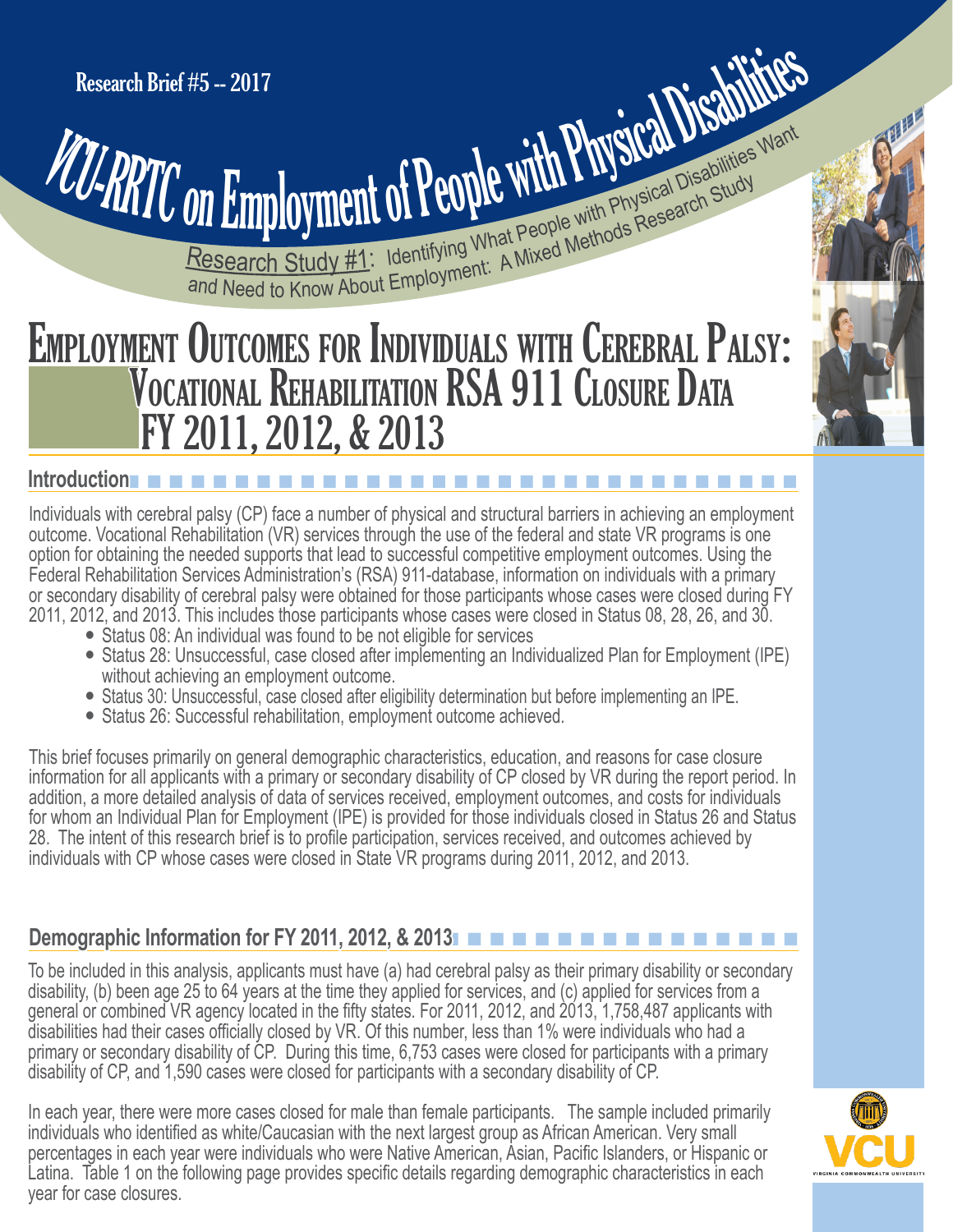|  |  | Demographic Information for VR Participants with CP as a Primary and Secondary Disability                                                                                                        |  |  |
|--|--|--------------------------------------------------------------------------------------------------------------------------------------------------------------------------------------------------|--|--|
|  |  | Demographic Data Categories FY 2011 FY 2012 FY 2013 Demographic Data Categories FY 2011 FY 2012 F<br>CP as a Primary Disability n=2.212 n=2.196 n=2.345 CP as a Secondary Disability n=596 n=496 |  |  |

| <b>Demographic Data Categories<br/>CP as a Primary Disability</b> | FY 2011<br>$n=2,212$ | FY 2012<br>$n=2,196$ | FY 2013<br>$n=2,345$ | <b>Demographic Data Categories<br/>CP as a Secondary Disability</b> | <b>FY 2011</b><br>$n = 596$ | FY 2012<br>$n = 496$ | FY 2013<br>$n = 498$ |
|-------------------------------------------------------------------|----------------------|----------------------|----------------------|---------------------------------------------------------------------|-----------------------------|----------------------|----------------------|
| Male                                                              | 55.0%                | 57.1%                | 57.3%                | Male                                                                | 60.2%                       | 58.5%                | 55.8%                |
| Female                                                            | 45.0%                | 42.9%                | 42.7%                | Female                                                              | 39.8%                       | 41.5%                | 44.2%                |
| White/Caucasian                                                   | 80.0%                | 80.9%                | 79.7%                | White/Caucasian                                                     | 82.7%                       | 83.7%                | 82.1%                |
| African American                                                  | 17.2%                | 16.6%                | 17.9%                | African American                                                    | 14.3%                       | 13.9%                | 15.0%                |
| Native American                                                   | 0.9%                 | 2.3%                 | 1.2%                 | Native American                                                     | 1.5%                        | 0.8%                 | 1.6%                 |
| Asian                                                             | 0.9%                 | 1.5%                 | 2.3%                 | Asian                                                               | 2.2%                        | 2.0%                 | 1.6%                 |
| Pacific Islander                                                  | 0.8%                 | 0.3%                 | 0.3%                 | Pacific Islander                                                    | 0.8%                        | 0.6%                 | 0.4%                 |
| Hispanic or Latino                                                | 6.9%                 | 7.5%                 | 6.6%                 | Hispanic or Latino                                                  | 9.4%                        | 5.6%                 | 5.6%                 |
| <b>Percent with Secondary Disabilities</b>                        | 51.0%                | 50.8%                | 53.1%                | Mean Age at Application                                             | 37.2                        | 38.3                 | 38.2                 |
| Mean Age at Application                                           | 37.6                 | 37.6                 | 37.8                 | Standard Deviation: Age at Application                              | 9.5                         | 10.1                 | 9.9                  |
| Standard Deviation: Age at Application                            | 9.7                  | 9.7                  | 9.9                  |                                                                     |                             |                      |                      |

## **Primary Disability of Participants with CP as a Secondary Disability**n n n n n n n n n n n n n n n n

The primary disabilities of individuals with CP as a secondary disability are located in Table 2. An intellectual disability was the most frequent primary disability with 46.4% in FY 2011, 39.7% in FY 2012, and 44.8% in FY 2013. Congenital conditions or birth injury were the second most frequent primary disability for those who had CP as a secondary disability

|                    | <b>Primary Disability of Participants with CP as a Secondary Disability</b> |                             |                      |                      |
|--------------------|-----------------------------------------------------------------------------|-----------------------------|----------------------|----------------------|
| TABLE <sub>2</sub> | <b>Primary Disability</b>                                                   | <b>FY 2011</b><br>$n = 596$ | FY 2012<br>$n = 496$ | FY 2013<br>$n = 498$ |
|                    | Intellectual Disability                                                     | 46.4%                       | 39.7%                | 44.8%                |
|                    | Congenital Condition or Birth Injury                                        | 15.0%                       | 14.9%                | 14.3%                |
|                    | Depression or Mood Disorders                                                | 8.1%                        | 7.9%                 | 9.2%                 |
|                    | <b>Specific Learning Disability</b>                                         | 4.2%                        | 5.8%                 | 3.8%                 |
|                    | Epilepsy                                                                    | 4.0%                        | 2.4%                 | 3.0%                 |
|                    | <b>Physical Disorders Not Listed Elsewhere</b>                              | 3.2%                        | 4.8%                 | 2.2%                 |
|                    | Accident/Injury other than TBI or SCI                                       | 2.5%                        | 1.0%                 | 1.6%                 |
|                    | <b>Other Disability</b>                                                     | 16.6%                       | 23.5%                | 21.1%                |
|                    | Total                                                                       | 100%                        | 100%                 | 100%                 |

## **Education at Application**n n n n n n n n n n n n n n n n n n n n n n n n n n n n n n n

There are a number of noticeable differences in the education level at time of application for those participants with CP as a primary disability and those with CP as a secondary disability. As noted in Table 2 above, close to half of the individuals with CP as a secondary disability had a primary intellectual disability. The majority of the individuals with CP as a primary disability in this sample were at least high school graduates at the time of application. Receipt of a Special Education Certificate as the highest level of education occurred with approximately 1/4th for the individuals with a CP as a secondary disability, a rate twice that of individuals with CP as a primary disability. The percentage of individuals with CP as a secondary disability who participated in various post-secondary education opportunities was consistently lower than participation by those with CP as a primary disability as seen below in Table 3.

| S<br>ш | <b>Level of Education at Application</b>                   |                             |                      |                      |                                                       |                             |                             |                      |
|--------|------------------------------------------------------------|-----------------------------|----------------------|----------------------|-------------------------------------------------------|-----------------------------|-----------------------------|----------------------|
| 臣      | <b>Education Level</b><br><b>Completed with CP Primary</b> | <b>FY 2011</b><br>$n=2,212$ | FY 2012<br>$n=2,196$ | FY 2013<br>$n=2,345$ | <b>Education Level Completed</b><br>with CP Secondary | <b>FY 2011</b><br>$n = 596$ | <b>FY 2012</b><br>$n = 496$ | FY 2013<br>$n = 498$ |
|        | No Formal Schooling                                        | 0.5%                        | 0.4%                 | 0.2%                 | No Formal Schooling                                   | 1.0%                        | 1.0%                        | 1.2%                 |
|        | Grades 1-8                                                 | 0.9%                        | 1.0%                 | 0.8%                 | Grades 1-8                                            | 1.7%                        | 1.4%                        | 1.6%                 |
|        | Grades 9-12                                                | 6.2%                        | 6.2%                 | 5.8%                 | Grades 9-12                                           | 7.2%                        | 6.0%                        | 6.8%                 |
|        | <b>SPED Certificate</b>                                    | 12.0%                       | 10.9%                | 10.5%                | <b>SPED Certificate</b>                               | 27.6%                       | 27.2%                       | 24.3%                |
|        | HS graduate                                                | 36.3%                       | 36.5%                | 36.3%                | HS graduate                                           | 38.7%                       | 37.3%                       | 39.4%                |
|        | Post-Secondary, no degree                                  | 15.2%                       | 15.3%                | 16.5%                | Post-Secondary, no degree                             | 8.9%                        | 10.1%                       | 9.4%                 |
|        | Associate's Degree                                         | 10.9%                       | 11.2%                | 11.3%                | Associate's Degree                                    | 6.4%                        | 8.1%                        | 7.2%                 |
|        | Bachelor's Degree                                          | 13.8%                       | 13.1%                | 13.9%                | Bachelor's Degree                                     | 6.4%                        | 7.7%                        | 7.6%                 |
|        | Master's Degree or Higher                                  | 4.3%                        | 5.4%                 | 4.7%                 | Master's Degree or Higher                             | 2.2%                        | 1.2%                        | 2.4%                 |
|        | Total                                                      | 100.1%                      | 100.0%               | 100.0%               | Total                                                 | 100.1%                      | 100.0%                      | 99.9%                |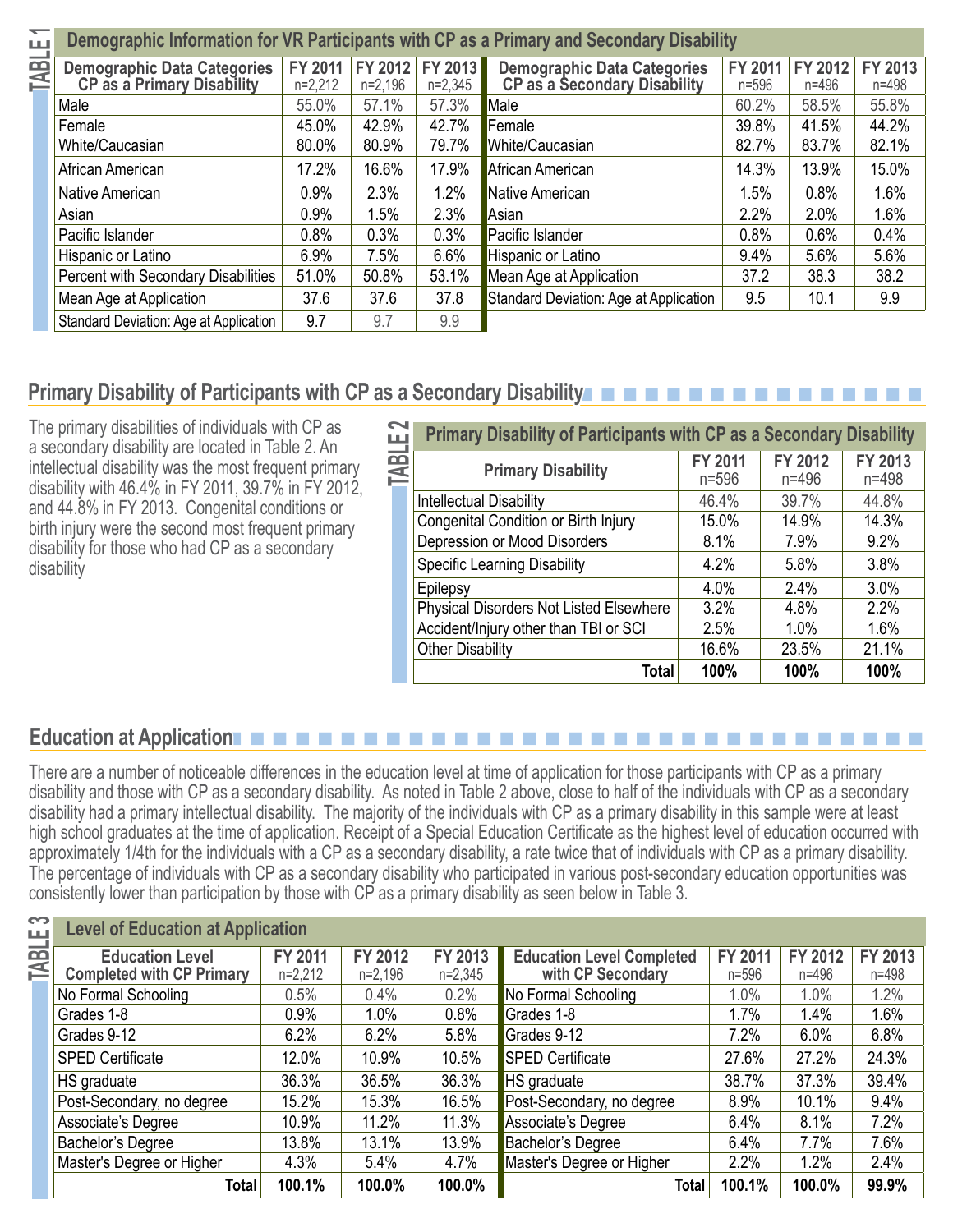## **Status of Participants at Point of Case Closure by VR**n n n n n n n n n n n n n n n n n n n n n

Tables 4 and 5 presents information on participants with CP as a primary or secondary disability in this sample. Approximately one in every four VR applicants with CP as primary disability terminated after being found eligible but before an IPE was signed. A very small percentage who applied for services exited as an applicant, exited during or after a trial work experience, or exited from an order of selection waiting list. In addition, the percentage for individuals who had a signed IPE but exited before receiving services was very small. The majority of participants with CP as a primary disability in this sample exited after a signed IPE was implemented. This includes individuals who exited with or without an employment outcome. For all three years, approximately one third of the individuals with a primary disability of CP exited the VR system with an employment outcome consistent with their IPE. These individuals were considered a successful rehabilitation by VR agencies. Conversely, approximately two thirds of individuals with CP as a primary disability exited the VR system without an employment outcome.

In comparison, Table 5 presents information on participants with CP as a secondary disability during this time. The percentages for individuals with CP as a secondary disability are consistent for participants with CP as a primary disability except for Status 26, successfully closed with an employment outcome. Almost 40% of the participants with CP as a secondary disability exited the VR system with an employment outcome consistent with their IPE.

# **TABLE 12 Summary of Exit Categories of VR Case Closure with CP as<br>
Primary Disability<br>
<b>TABLE 12012 12012 Primary Disability**

| <b>Reasons for Case Closure</b>                                                                  | <b>FY 2011</b><br>$n=2,212$ | FY 2012<br>$n=2,196$ | FY 2013<br>$n=2,345$ |
|--------------------------------------------------------------------------------------------------|-----------------------------|----------------------|----------------------|
| Exited as an applicant                                                                           | 6.0%                        | 6.5%                 | 5.8%                 |
| Exited during or after a trial work experience                                                   | 1.8%                        | 1.8%                 | 1.7%                 |
| Exited from an order of selection waiting list                                                   | $0.7\%$                     | 0.6%                 | 1.1%                 |
| Exited without an employment outcome, after<br>eligibility, but before an IPE was signed         | 22.9%                       | 26.3%                | 23.9%                |
| Exited without an employment outcome, after a<br>signed IPE but before receiving services        | 2.0%                        | 1.6%                 | 2.3%                 |
| Exited without an employment outcome, after signing<br>an IPE and receiving services (Status 28) | 32.4%                       | 27.0%                | 31.0%                |
| Successfully exited with an employment outcome<br>(Status 26)                                    | 34.2%                       | 36.1%                | 34.2%                |
|                                                                                                  |                             |                      |                      |

# **TABLE 7** Summary of Exit Categories of VR Case Closure with CP as<br> **Secondary Disability**<br> **TABLE 1990 AND REV 2011 FY 2012 Secondary Disability**

| <b>Reasons for Case Closure</b>                                                                    | <b>FY 2011</b><br>$n = 596$ | FY 2012<br>$n = 496$ | FY 2013<br>$n = 498$ |
|----------------------------------------------------------------------------------------------------|-----------------------------|----------------------|----------------------|
| Exited as an applicant                                                                             | 4.7%                        | 5.0%                 | 4.0%                 |
| Exited during or after a trial work experience                                                     | 2.2%                        | 2.4%                 | 0.8%                 |
| Exited from an order of selection waiting list                                                     | 0.3%                        | 0.8%                 | 0.2%                 |
| Exited without an employment outcome, after<br>eligibility, but before an IPE was signed           | 20.8%                       | 22.2%                | 23.9%                |
| Exited without an employment outcome, after a<br>signed IPE but before receiving services          | 2.2%                        | 1.6%                 | 2.6%                 |
| Exited without an employment outcome, after sign-<br>ing an IPE and receiving services (Status 28) | 30.0%                       | 30.0%                | 29.5%                |
| Successfully exited with an employment outcome<br>(Status 26)                                      | 39.8%                       | 38.3%                | 39.0%                |

#### **Rehabilitation Rate**

RSA calculates a "Rehabilitation Rate" to measure outcome performance for VR Agencies. The Rehabilitation Rate is calculated by dividing the total number of Status 26 by the sum total of the Status 26 and Status 28 closures. The Rehabilitation Rate for individuals with a primary disability of cerebral palsy was 51.4% in FY 2011; 57.2% in FY 2012; and 52.5% in FY 2013. The Rehabilitation Rate for individuals with a secondary disability of cerebral palsy was 57.0% in FY 2011; 56.0% in FY 2012; and 56.9 in FY 2013. Table 6 below presents the information on the Rehabilitation Rate for individuals with CP in this sample.

|         |                                                                                                          |                      |                      |                      | Status at Case Closure for Participants with CP as a Primary or Secondary Disability who had an IEP Implemented |                  |                  |                  |
|---------|----------------------------------------------------------------------------------------------------------|----------------------|----------------------|----------------------|-----------------------------------------------------------------------------------------------------------------|------------------|------------------|------------------|
| TABLE 6 | <b>Status at Case Closure CP</b><br>as Primary                                                           | FY 2011<br>$n=2,212$ | FY 2012<br>$n=2,196$ | FY 2013<br>$n=2,345$ | <b>Status at Case Closure CP</b><br>as Secondary                                                                | FY 2011<br>n=596 | FY 2012<br>n=496 | FY 2013<br>n=498 |
|         | Exited without an employment out-<br>come, after signing an IPE and<br>receiving services (Status 28)    | $n = 717$            | $n = 593$            | $n = 730$            | Exited without an employment out-<br>come, after signing an IPE and<br>receiving services (Status 28)           | $n = 179$        | $n = 149$        | $n = 194$        |
|         | Successfully Exited with an Employ-<br>ment Outcome (Status 26)                                          | n=758                | $n = 793$            | $n = 805$            | Successfully Exited with an Employ-<br>ment Outcome (Status 26)                                                 | $n = 237$        | $n = 190$        | $n = 194$        |
|         | <b>Rehabilitation Rate (Status 26)</b><br>divided by the sum of Status 26+28)                            | 51.4%                | 57.2%                | 52.5%                | <b>Rehabilitation Rate (Status 26</b><br>divided by the sum of Status $26+28$ )                                 | 57.0%            | 56.0%            | 56.9%            |
|         | Success Rate of All Closed Appli-<br>cants (% of all applicants closed<br>who were closed in employment) | 34.2%                | 36.1%                | 34.2%                | Success Rate of All Closed Appli-<br>cants (% of all applicants closed<br>who were closed in employment)        | 39.8%            | 38.3%            | 39.0%            |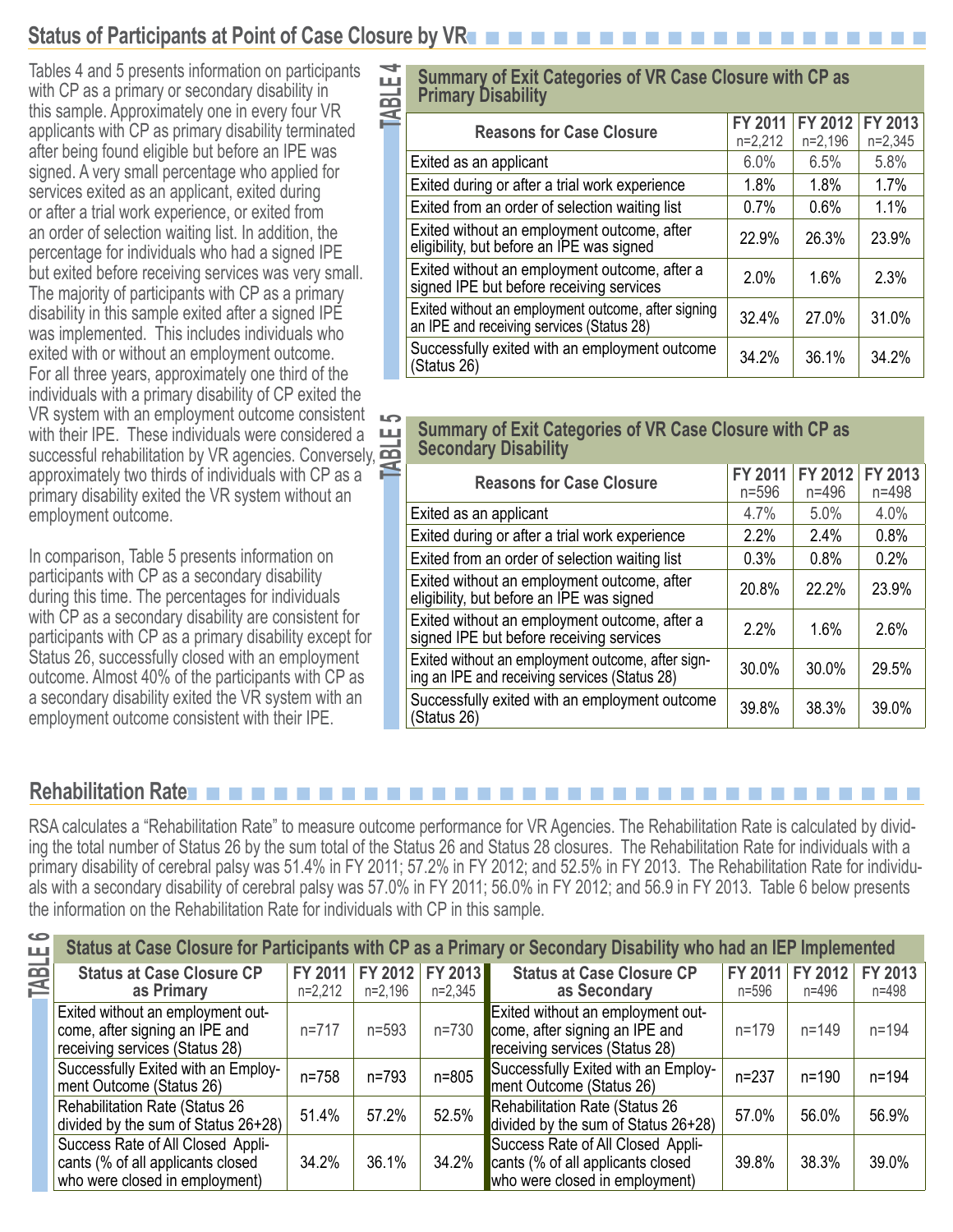# **Reasons for VR Case Closure: All Applicants**n n n n n n n n n n n n n n n n n n n n n n n

Table 7 below presents information on the reasons that cases were closed for individuals with CP who were terminated from VR services during FY 2011, 2012, or 2013. The reasons for closures remained mostly consistent over the three fiscal years. The most frequent reasons for closure included 1) employment outcome achieved, 2) refused services, 3) unable to locate, or 4) failure to cooperate. A very small percentage of cases (approximately 3% each year) were closed as being too disabled to benefit from services.

| щ           | <b>Reasons for VR Case Closure: All Applicants</b> |                |           |           |                                      |           |           |           |
|-------------|----------------------------------------------------|----------------|-----------|-----------|--------------------------------------|-----------|-----------|-----------|
| <b>TABL</b> | <b>Reasons for VR Case Closure:</b>                | <b>FY 2011</b> | FY 2012   | FY 2013   | <b>Reasons for VR Case Closure:</b>  | FY 2011   | FY 2012   | FY 2013   |
|             | <b>CP as Primary</b>                               | $n=2,212$      | $n=2,196$ | $n=2,345$ | <b>CP as Secondary</b>               | $n = 596$ | $n = 496$ | $n = 498$ |
|             | <b>Employment Outcome Achieved</b>                 | 34.2%          | 36.1%     | 34.2%     | <b>Employment Outcome Achieved</b>   | 39.8%     | 38.3%     | 39.0%     |
|             | <b>Refused Services</b>                            | 19.4%          | 19.0%     | 20.6%     | <b>Refused Services</b>              | 17.1%     | 21.0%     | 18.3%     |
|             | Unable to Locate                                   | 14.3%          | 13.4%     | 13.9%     | Unable to Locate                     | 10.9%     | 10.5%     | 9.0%      |
|             | <b>Failure to Cooperate</b>                        | 10.2%          | 9.7%      | 10.7%     | <b>Failure to Cooperate</b>          | 7.9%      | 6.5%      | 8.0%      |
|             | <b>Too Disabled</b>                                | 2.6%           | 3.3%      | 2.9%      | <b>Too Disabled</b>                  | 4.4%      | 3.0%      | 3.2%      |
|             | <b>Transferred to Another Agency</b>               | 1.8%           | 1.9%      | 1.6%      | <b>Transferred to Another Agency</b> | 2.9%      | 3.6%      | 3.8%      |
|             | Death                                              | $.5\%$         | .3%       | .5%       | Death                                | $0\%$     | .8%       | .8%       |
|             | Institutionalized                                  | 2%             | .2%       | .2%       | Institutionalized                    | .3%       | .4%       | $.8\%$    |
|             | <b>Transportation Not Available</b>                | .5%            | .3%       | .5%       | <b>Transportation Not Available</b>  | $.5\%$    | $0\%$     | .2%       |
|             | All Other Reasons                                  | 15.0%          | 14.6%     | 14.3%     | <b>All Other Reasons</b>             | 14.9%     | 14.5%     | 15.3%     |
|             | <b>Sheltered Employment</b>                        | $.1\%$         | $.1\%$    | $0\%$     | <b>Sheltered Employment</b>          | $.2\%$    | $.2\%$    | .6%       |

# **Demographic Information on VR Participants with CP Closed in Employment (Status 26)** n n n n n n n n

Approximately 57-58% of the participants with CP as a primary disability who successfully achieved an employment outcome were male. In addition, 59% to 63% of the participants with CP as a secondary disability who successfully achieved an employment outcome were male. This finding is consistent with the information presented in Table 1 with the percentage of males for all cases closed during these years exceeding females for participants who had CP as a primary and secondary disability. The majority of the individuals whose cases were closed in Status 26 during this time were white/Caucasian followed by individuals who were African American. Very few cases were closed successfully in Status 26 for individuals reported as Native American, Asian, Pacific Islander, or participants who were Hispanic or Latino. This also is consistent with the data in Table 1 since the minority of the participants fell into these categories for all cases closed during FY 2011, 2012, and 2013. More information is in Table 8 below.

# **TABLE 8 Demographic Information for VR Participants with CP as Primary or Secondary Disability Closed with an <br>
Employment Outcome Achieved (Status 26)<br>
<b>Demographic Data** | FY 2011 | FY 2012 | FY 2013 | Demographic Data **Employment Outcome Achieved (Status 26)**

| <b>Demographic Data</b><br>Categories CP as Primary | <b>FY 2011</b><br>$n=2,212$ | FY 2012<br>$n=2,196$ | FY 2013<br>$n=2,345$ | <b>Demographic Data</b><br>Categories CP as Secondary | <b>FY 2011</b><br>$n = 596$ | FY 2012<br>n=496 | FY 2013<br>$n = 498$ |
|-----------------------------------------------------|-----------------------------|----------------------|----------------------|-------------------------------------------------------|-----------------------------|------------------|----------------------|
| Male                                                | 57.6%                       | 58.1%                | 56.7%                | Male                                                  | 63.3%                       | 58.9%            | 58.8%                |
| Female                                              | 43.5%                       | 41.9%                | 43.3%                | Female                                                | 36.7%                       | 41.1%            | 41.2%                |
| White/Caucasian                                     | 84.0%                       | 84.5%                | 83.9%                | White/Caucasian                                       | 85.2%                       | 90.0%            | 84.5%                |
| African American                                    | 14.3%                       | 12.5%                | 13.6%                | African American                                      | 11.4%                       | 8.9%             | 12.4%                |
| Native American                                     | 0.7%                        | 1.4%                 | 0.6%                 | Native American                                       | 2.5%                        | 1.1%             | 0.5%                 |
| Asian                                               | 1.6%                        | 2.3%                 | 2.1%                 | Asian                                                 | 1.7%                        | 1.6%             | 2.1%                 |
| Pacific Islander                                    | 0.4%                        | 0.3%                 | 0.4%                 | Pacific Islander                                      | 0.4%                        | 0.0%             | 1.0%                 |
| Hispanic or Latino                                  | 6.6%                        | 7.8%                 | 5.5%                 | Hispanic or Latino                                    | 11.0%                       | 5.8%             | 5.2%                 |

#### **Services Received by VR Participants Who's Cases were Closed in Status 26**n n n n n n n n n n n n

Tables 9 and 10 on the following page present the primary services received through VR for cases closed in Status 26 during FY 2011, 2012, or 2013. Assessment, VR counseling and guidance, job placement assistance, on-the -job supports, and diagnosis and treatment were the five primary services received for participants with CP as a primary disability (Table 9) and CP as a secondary disability (Table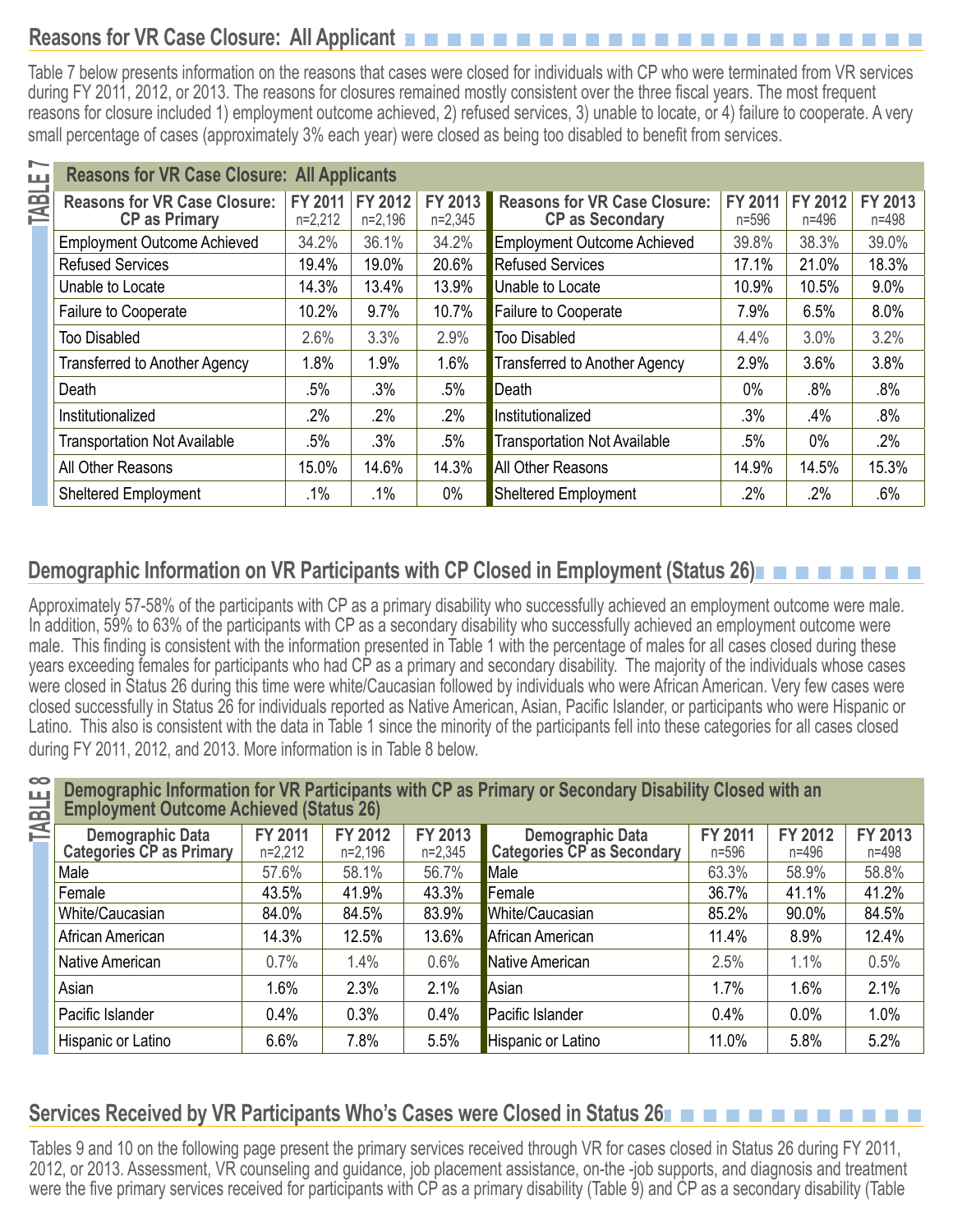10). A higher percentage of individuals with a secondary disability of CP received supported employment services than those with CP as primary disability. This was true for on-the-job supports. The findings may be a result of the high percentage of participants who had intellectual disability as their primary disability and CP as their secondary disability. A higher percentage of individuals with CP as a primary disability received Rehabilitation Technology than those with CP as a secondary.

| Achieved (Status 26)                                              |  | Services Received by Participants with CP as Primary Disability Closed with an Employment Outcome |                      |  |
|-------------------------------------------------------------------|--|---------------------------------------------------------------------------------------------------|----------------------|--|
| VR Services Received FY 2011 FY 2012 FY 2013 VR Services Received |  |                                                                                                   | $\vert$ FY 2011 FY 2 |  |

| <b>VR Services Received</b><br><b>CP as Primary</b> | <b>FY 2011</b><br>$n = 758$ | FY 2012<br>$n = 793$ | FY 2013<br>$n = 805$ | <b>VR Services Received</b><br><b>CP as Primary</b> | <b>FY 2011</b><br>$n = 758$ | FY 2012<br>$n = 793$ | <b>FY 2013</b><br>$n = 805$ |
|-----------------------------------------------------|-----------------------------|----------------------|----------------------|-----------------------------------------------------|-----------------------------|----------------------|-----------------------------|
| VR Counseling and Guidance                          | 68.0%                       | 66.8%                | 64.9%                | Information and Referral                            | 23.9%                       | 22.7%                | 22.5%                       |
| Assessment                                          | 64.6%                       | 64.3%                | 64.4%                | <b>Supported Employment</b>                         | 20.9%                       | 20.5%                | 22.7%                       |
| <b>Job Placement Assistance</b>                     | 51.7%                       | 51.6%                | 51.9%                | Maintenance                                         | 15.2%                       | 12.5%                | 15.4%                       |
| <b>Job Search Assistance</b>                        | 32.6%                       | 35.1%                | 34.5%                | Job Readiness Training                              | 14.1%                       | 15.1%                | 14.4%                       |
| On-the-Job Supports                                 | 32.6%                       | 32.5%                | 35.4%                | Miscellaneous Training                              | 8.7%                        | 9.2%                 | 10.2%                       |
| Diagnosis and Treatment                             | 30.0%                       | 31.4%                | 31.4%                | Occupational/Vocational Training                    | 7.4%                        | 8.2%                 | 6.5%                        |
| <b>Other Services</b>                               | 32.5%                       | 32.3%                | 28.9%                | <b>College or University Training</b>               | 7.0%                        | 7.7%                 | 6.01%                       |
| <b>Rehabilitation Technology</b>                    | 26.6%                       | 26.6%                | 24.9%                | On-the-Job Training                                 | 4.1%                        | 5.2%                 | 5.2%                        |
| Transportation                                      | 26.6%                       | 30.4%                | 30.3%                |                                                     |                             |                      |                             |

# Services Received by Participants with CP as Secondary Disability Closed with an Employment Outcome<br>
Achieved (Status 26)<br>
VR Services Received | FY 2011 | FY 2012 | FY 2013 | VR Services Received | FY 2011 | FY 2012 **Achieved (Status 26)**

| <b>VR Services Received</b><br><b>CP as Primary</b> | FY 2011<br>$n = 758$ | FY 2012<br>$n = 793$ | FY 2013<br>$n = 805$ | <b>VR Services Received</b><br><b>CP as Primary</b> | <b>FY 2011</b><br>n=758 | FY 2012<br>$n = 793$ | FY 2013<br>$n = 805$ |
|-----------------------------------------------------|----------------------|----------------------|----------------------|-----------------------------------------------------|-------------------------|----------------------|----------------------|
| VR Counseling and Guidance                          | 74.3%                | 70.0%                | 61.3%                | Information and Referral                            | 24.1%                   | 16.8%                | 21.1%                |
| Assessment                                          | 65.4%                | 63.2%                | 63.9%                | <b>Rehabilitation Technology</b>                    | 15.6%                   | 18.4%                | 16.5%                |
| <b>Job Placement Assistance</b>                     | 57.0%                | 54.7%                | 57.7%                | Job Readiness Training                              | 14.3%                   | 17.9%                | 14.9%                |
| On-the-Job Supports                                 | 55.7%                | 55.3%                | 61.3%                | Maintenance                                         | 8.9%                    | 9.5%                 | 15.4%                |
| <b>Supported Employment</b>                         | 48.1%                | 43.7%                | 50.0%                | Miscellaneous Training                              | 8.9%                    | 7.4%                 | 5.2%                 |
| Job Search Assistance                               | 35.9%                | 36.3%                | 33.0%                | Interpreter                                         | 8.9%                    | 6.8%                 | 4.1%                 |
| Diagnosis and Treatment                             | 34.2%                | 34.2%                | 31.4%                | Occupational/Vocational Training                    | 4.6%                    | 3.7%                 | 1.5%                 |
| <b>Other Services</b>                               | 30.8%                | 21.1%                | 27.3%                | On-the-Job Training                                 | 4.5%                    | 3.2%                 | 2.6%                 |
| Transportation                                      | 26.2%                | 17.4%                | 25.3%                |                                                     |                         |                      |                      |

#### **Receipt of Supplemental Security Income (SSI) and Social Security Disability Income (SSDI) at Application and Closure (Status 26)<b>n n n n n n n n n**

 Table 11 below presents information on SSI and SSDI recipients at application and at case closure for individuals closed in Status 26. The percentage of SSI recipients with CP as a primary disability at application showed almost no difference across the three years. SSI receipt at time of closure decreased slightly from point of application to point of closure for individuals with CP as their primary disability. Information is not available on reductions in SSI payment amounts from point of application to point of termination resulting in employment.

| ≂<br>TABLE | SSI and SSDI Receipt Status at Application and Closure for Individuals with CP as a Primary or Secondary Disability Whose Cases Were Closed in Status 26 (employment) |                             |       |                             |                                                       |         |                 |         |
|------------|-----------------------------------------------------------------------------------------------------------------------------------------------------------------------|-----------------------------|-------|-----------------------------|-------------------------------------------------------|---------|-----------------|---------|
|            | <b>SSI Receipt Status: CP as</b><br><b>Primary</b>                                                                                                                    | FY 2011   FY 2012   FY 2013 |       |                             | <b>SSDI Receipt Status: CP as</b><br>Primary          |         | FY 2011 FY 2012 | FY 2013 |
|            | SSI Receipt at Application                                                                                                                                            | 30.2%                       | 30.7% | 30.8%                       | SSDI Receipt at Application                           | 30.1%   | 34.6%           | 34.7%   |
|            | <b>SSI Receipt at Closure</b>                                                                                                                                         | 29.5%                       | 27.3% | 28.6%                       | SSDI Receipt at Closure                               | 35.3%   | 39.9%           | 36.0%   |
|            | <b>SSI Receipt Status: CP as</b><br><b>Secondary</b>                                                                                                                  |                             |       | FY 2011   FY 2012   FY 2013 | <b>SSDI Receipt Status: CP as</b><br><b>Secondary</b> | FY 2011 | <b>FY 2012</b>  | FY 2013 |
|            | SSI Receipt at Application                                                                                                                                            | 44.1%                       | 33.7% | 40.9%                       | SSDI Receipt at Application                           | 39.0%   | 36.3%           | 40.9%   |
|            | <b>SSI Receipt at Closure</b>                                                                                                                                         | 44.8%                       | 37.1% | 36.1%                       | SSDI Receipt at Closure                               | 46.1%   | 37.8%           | 41.2%   |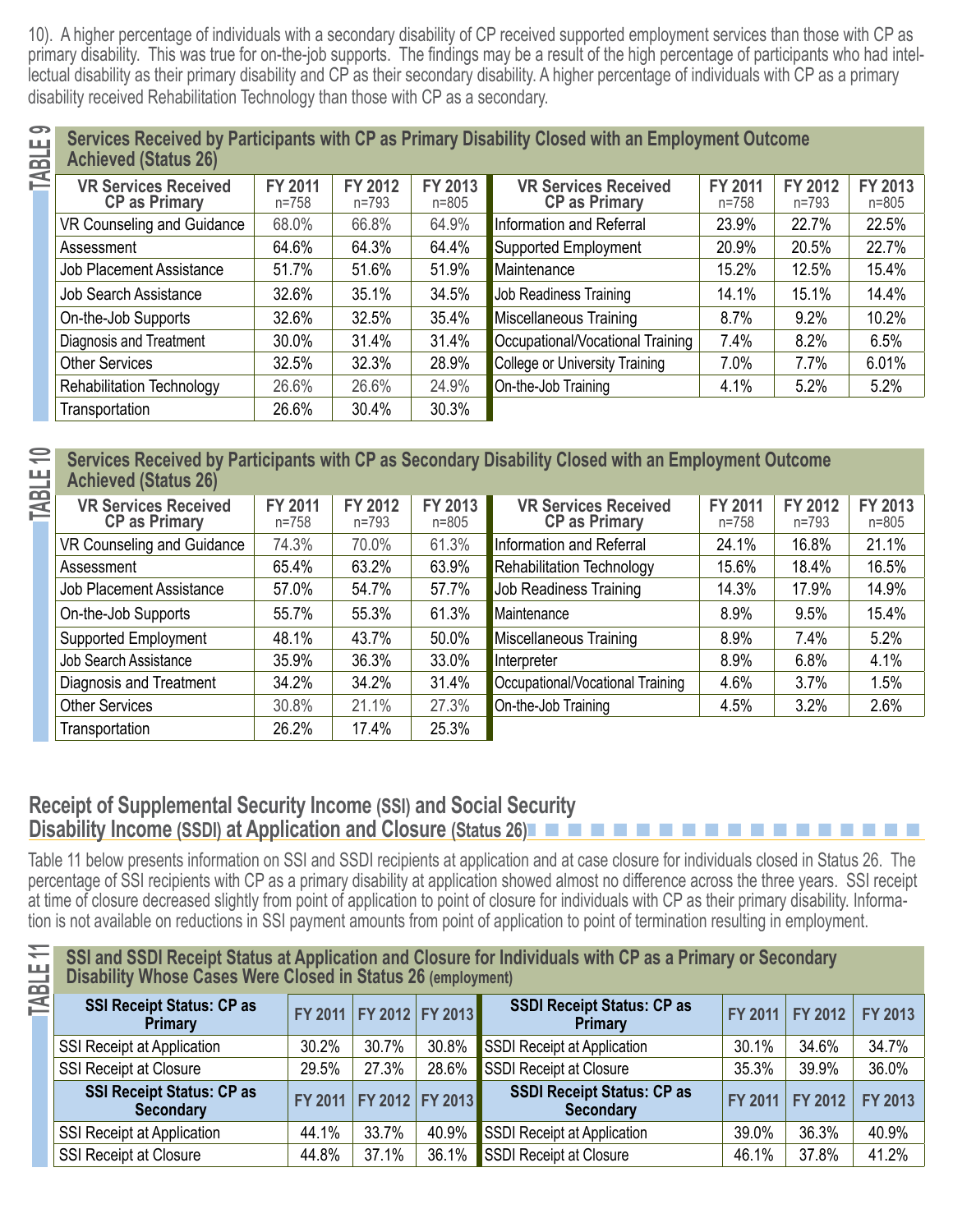Receipt of SSI at application shows a higher percentage of individuals with CP as a secondary disability receiving SSI at application across the three years than those with CP as a primary disability. In addition, there was some variation in percentages of people receiving SSI at case closure across the time studied. SSI receipt at time of closure compared to point of application also varied, increasing slightly except for FY 2013. In FY 2013, the percentage receiving SSI at closure for individuals with CP as a secondary disability dropped from the point of application to point of closure.

The percentage of individuals with CP as a secondary disability receiving SSDI at application versus at closure increased across all three years. The smallest increase occurred in FY 2013. The percentage of individuals with CP as a secondary disability closed in employment receiving SSDI at application varied between a low of 36.3% in FY 2012 and a high of 40.9 in FY 2013. When comparing receipt of SSDI at application to closure for individuals with CP as a secondary disability, there was an increase all three years.

## **Employment Outcomes for Individuals Closed in Status 26**n n n n n n n n n n n n n n n n n n n

Table 12 below presents information on hours worked per week and weekly earnings for individuals with CP who terminated VR services in employment. The average number of hours worked per week by individuals with CP as a primary disability was approximately 25 hours, which was consistent across the three years. Weekly earnings averaged close to \$300 for each of the three years included in this brief. For individuals with CP as a secondary disability, the wages and hours of weekly employment were lower. Their hours of weekly employment ranged from 19.5 to 21.6; weekly earnings ranged from \$190.31 to \$222.36. Table 13 below shows the percentage of participants closed who worked full time (35 or more hours per week) versus part time with part time employment defined as less than 35 hours per week. Clearly, more participants in this sample worked part time versus full time. For participants with CP as a primary disability, the percent working 35 or more hours a week was 28% to 35% over the report period. For participants with CP as a secondary disability, the percent working 35 or more hours a week ranged from 17.5% to 21.6% over the report period.

**Earnings and Hours of Employment Outcomes for Participants with CP as Primary Disability Closed with an Employment Outcome Achieved (Status 26) Employment Outcome FY 2011 FY 2012 FY 2013** 

| <b>CP</b> as Primary                         | $n = 758$                   | $n = 793$                   | $n = 805$                   |
|----------------------------------------------|-----------------------------|-----------------------------|-----------------------------|
| Hours Worked per Week                        | 25.1                        | 24.8                        | 25.1                        |
| <b>Weekly Earnings</b>                       | \$304.21                    | \$300.07                    | \$307.39                    |
| <b>Employment Outcome</b><br>CP as Secondary | <b>FY 2011</b><br>$n = 237$ | <b>FY 2012</b><br>$n = 190$ | <b>FY 2013</b><br>$n = 194$ |
| Hours Worked per Week                        | 19.5                        | 21.6                        | 20.7                        |
| <b>Weekly Earnings</b>                       | \$190.32                    | \$222.36                    | \$205.48                    |

**TABLE 13 <b>Full Versus Part-Time Employment Outcomes for Parti-**<br>
cipants with CP as Primary or Secondary Disability Closed<br>
with an Employment Outcome Achieved (Status 26) **with an Employment Outcome Achieved (Status 26)** 

| <b>Hours Worked at Closure</b><br><b>CP as Primary</b>   | <b>FY 2011</b><br>$n = 758$ | FY 2012<br>$n = 793$        | <b>FY 2013</b><br>$n = 805$ |
|----------------------------------------------------------|-----------------------------|-----------------------------|-----------------------------|
| < 35 hours per week                                      | 65.0%                       | 72.0%                       | 69.0%                       |
| 35+ hours per week                                       | 35.0%                       | 28.0%                       | 31.0%                       |
| <b>Hours Worked at Closure</b><br><b>CP as Secondary</b> | <b>FY 2011</b><br>$n = 237$ | <b>FY 2012</b><br>$n = 190$ | <b>FY 2013</b><br>$n = 194$ |
| < 35 hours per week                                      | 81.0%                       | 78.4%                       | 82.5%                       |
| 35+ hours per week                                       | 19.0%                       | 21.6%                       | 17.5%                       |

#### **State VR Agencies Employment Outcomes**n n n n n n n n n n n n n n n n n n n n n n n n

Nationally, the percentage of individuals with CP closed in Status 26 with an employment outcome achieved relative to all closures with CP as a primary disability was 34.1% in FY 2011, 36.2% in FY 2012, and 34.1% in FY 2013. This information is found earlier in Table 5. Table 14 presents the states that had a higher percentage at or above 50% of terminations for individuals with CP as a primary disability closed in Status 26 as compared to the national success rate. State VR Agencies with a higher percentage of individuals closed with an employment outcome ranged from states with larger populations to smaller. State-level success rates are not provided for individuals with CP as a secondary disability, because of the small population numbers for this group.

| 14<br><b>TABLE</b> | States with the Highest Percent of Individuals with CP as a Primary Disability                         |                  |                                                                                                        |                 |                                                                                                        |                 |  |
|--------------------|--------------------------------------------------------------------------------------------------------|------------------|--------------------------------------------------------------------------------------------------------|-----------------|--------------------------------------------------------------------------------------------------------|-----------------|--|
|                    | <b>States with the Highest Percent of</b><br>Individuals with CP as a Primary<br>Disability -- FY 2011 |                  | <b>States with the Highest Percent of</b><br>Individuals with CP as a Primary<br>Disability -- FY 2012 |                 | <b>States with the Highest Percent of</b><br>Individuals with CP as a Primary<br>Disability -- FY 2013 |                 |  |
|                    | <b>State</b>                                                                                           | Percentage       | <b>State</b>                                                                                           | Percentage      | <b>State</b>                                                                                           | Percentage      |  |
|                    | West Virginia                                                                                          | 59.1% (n=22)     | Pennsylvania                                                                                           | 53.2% (n=111)   | lowa                                                                                                   | $50\%$ (n=30)   |  |
|                    | Utah                                                                                                   | $50\%$ (n=16)    | Wyoming                                                                                                | $62.5\%$ (n=56) | West Virginia                                                                                          | 55% (n=20)      |  |
|                    | lowa                                                                                                   | $68.8\%$ (n= 16) | South Dakota                                                                                           | $56.3\%$ (n=16) | Vermont                                                                                                | $50\%$ (n=16)   |  |
|                    | Alaska                                                                                                 | 66.7% (n=6)      | North Dakota                                                                                           | $60.0\%$ (n=10) | South Dakota                                                                                           | $60\%$ (n=15)   |  |
|                    | Nebraska                                                                                               | 75.% (n=4)       | Alaska                                                                                                 | $100\%$ (n=2)   | New Hampshire                                                                                          | $50\%$ (n=14)   |  |
|                    |                                                                                                        |                  |                                                                                                        |                 | Wyoming                                                                                                | $63.3\%$ (n=11) |  |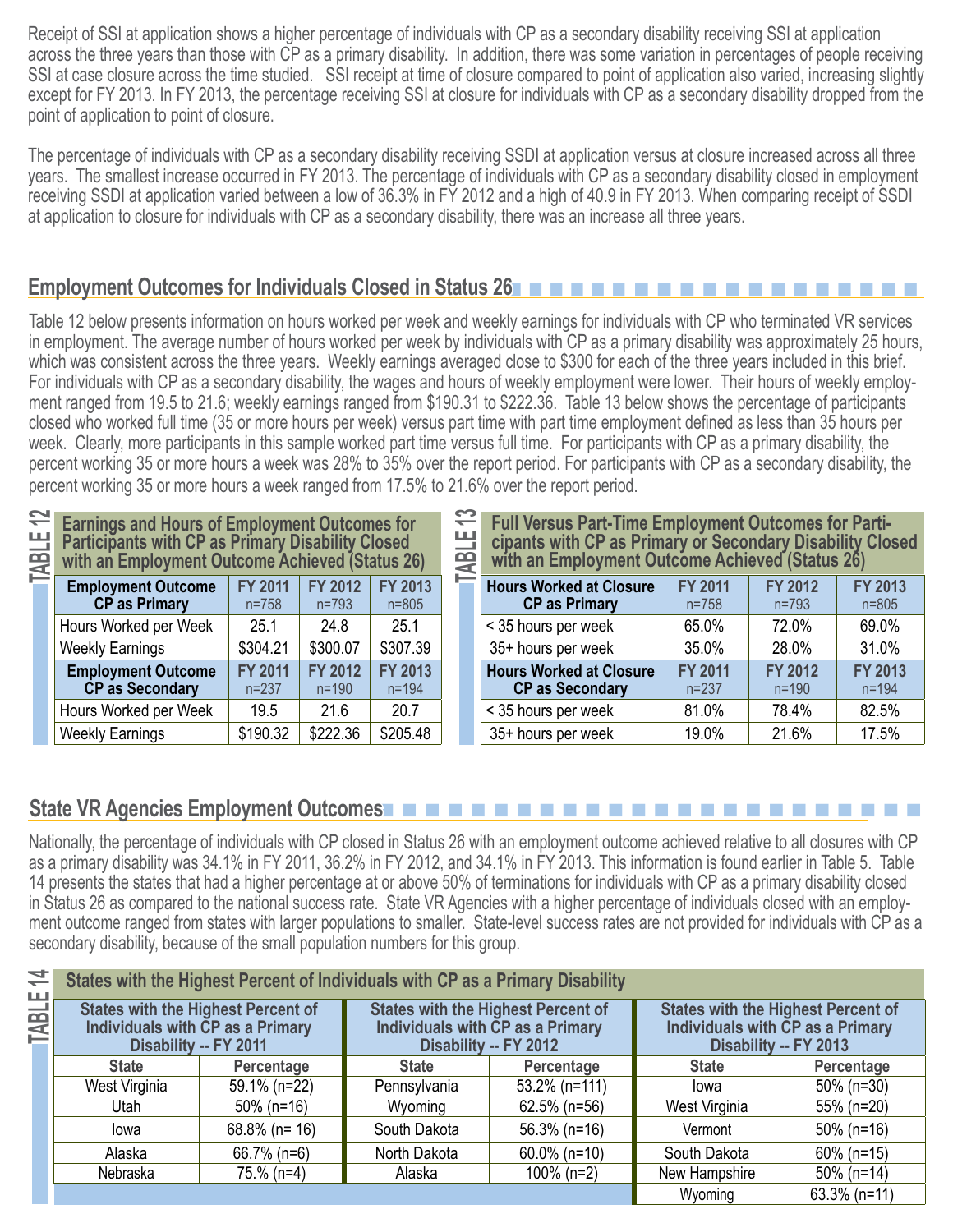#### **Discussion**n n n n n n n n n n n n n n n n n n n n n n n n n n n n n n n n n n n n

As a whole, the data are consistent across the three years for individuals with CP as a primary or secondary disability. There are minor fluctuations from year to year, and it appears that the populations of individuals with CP who entered and exited the VR system for all three years were similar in terms of demographics, the services received, their interaction with the system, and rate of successful closure in employment. For participants with a primary disability of CP, approximately one-third exited with an employment outcome, Status 26. For participants with a secondary disability, a little more than one-third exited with an employment outcome during the years 2011, 2012, and 2013. In other words, approximately two-thirds of the individuals with a disability of CP exited without an employment outcome. The question is unanswered as to why this is occurring.

People with CP comprise a very heterogeneous group of individuals. CP is the most common motor disability in childhood and may affect an individual's mobility, manual dexterity, and ability to maintain balance and posture. The impact on an individual's functional abilities can range from mild to severe. For example, a person may have limitations in only one arm or leg, on one side of the body, the legs only, or have entire body involvement. An individual with mild CP may not require accommodations while another individual with severe CP will need assistive technology and personal assistance with activities of daily living. Individuals with CP may or may not experience other secondary disabilities to include speech and language limitations, intellectual disabilities, seizures, vision and hearing impairments, and learning disabilities.

It is important to note that a person with CP who has significant limitations in motor skills and speech does not necessarily have an intellectual disability. Making this assumption can lead to underestimating people's abilities and potentially limit their employment outcomes as well as the services they receive. As an example, a very small percentage of individuals with CP as a primary disability in this sample received college or university training or occupational / vocational training. An even smaller percentage of individuals with CP as a secondary disability received occupational or vocational training during this period.

Reviewing the educational level of participants with CP as a primary disability at application shows that a little more than a third of the participants entered the program as a high school graduate. The educational level of participants with CP as a secondary disability at application was slightly higher. Almost 40% of the sample was reported as being high school graduates at application. Since education is associated with employment opportunities, this finding may raise the question as to why more individuals with CP are not receiving college or university training and/or occupational training.

The age at application for the participants in this sample is higher than the typical age of students, which may account for the low percentages receiving these services. Another clue may be that over twice as many of individuals with a secondary disability of CP, both who did and did not achieved employment, received supported employment services than those with a primary disability of CP. This indicates that the nature and severity of their disabilities required more support and made college a less feasible option. Alternatively, are the expectations of professionals for the employment outcomes of individuals with CP limiting the educational opportunities offered to this group of VR participants?

It is also interesting to note that a small percentage of the participants closed successfully in employment received Rehabilitation Technology as a service. Approximately 25% of the participants received this service across the period studied for those with CP as a primary disability. In comparison, even fewer participants with CP as a secondary disability received this service. Less than 20% of these individuals across the three years received this service.

Most of the individuals with CP who achieved an employment outcome worked part time at case closure. The average number of hours worked per week by individuals with CP as a primary disability was approximately 25 hours, which was consistent across the three years. The average number of hours worked by participants with CP as a secondary disability was slightly less. The majority of participants for both groups worked less than 35 hours per week. Earnings hovered around \$300 a week for individuals with CP as a primary disability across the study period. Earnings for individuals with CP as a secondary disability were less, averaging around \$200 per week. A good percentage of both groups, whether they work full-time or part-time, have earned income below the poverty level.

There were moderate decreases for all closures for individuals with a primary and secondary disability of CP in SSI/SSDI receipt. For those with a primary disability of CP, there was a slight decrease in the receipt of SSI from the time of application to closure in employment. However, there are increases in the receipt of SSDI for individuals with a primary disability of CP (for two of the years) and in the receipt of both SSI and SSDI for those with a secondary disability of CP. One explanation is that they were 'counseled' to enroll in these programs to take advantage of their work incentives. Another explanation is that given their low wages at the time of closure, the financial benefits, and perhaps medical before benefits, provided by these programs were critical. Loss of benefits, including health care, is cited as a barrier to employment for people with disabilities and may account for the lower number of hours worked by this group of VR participants.